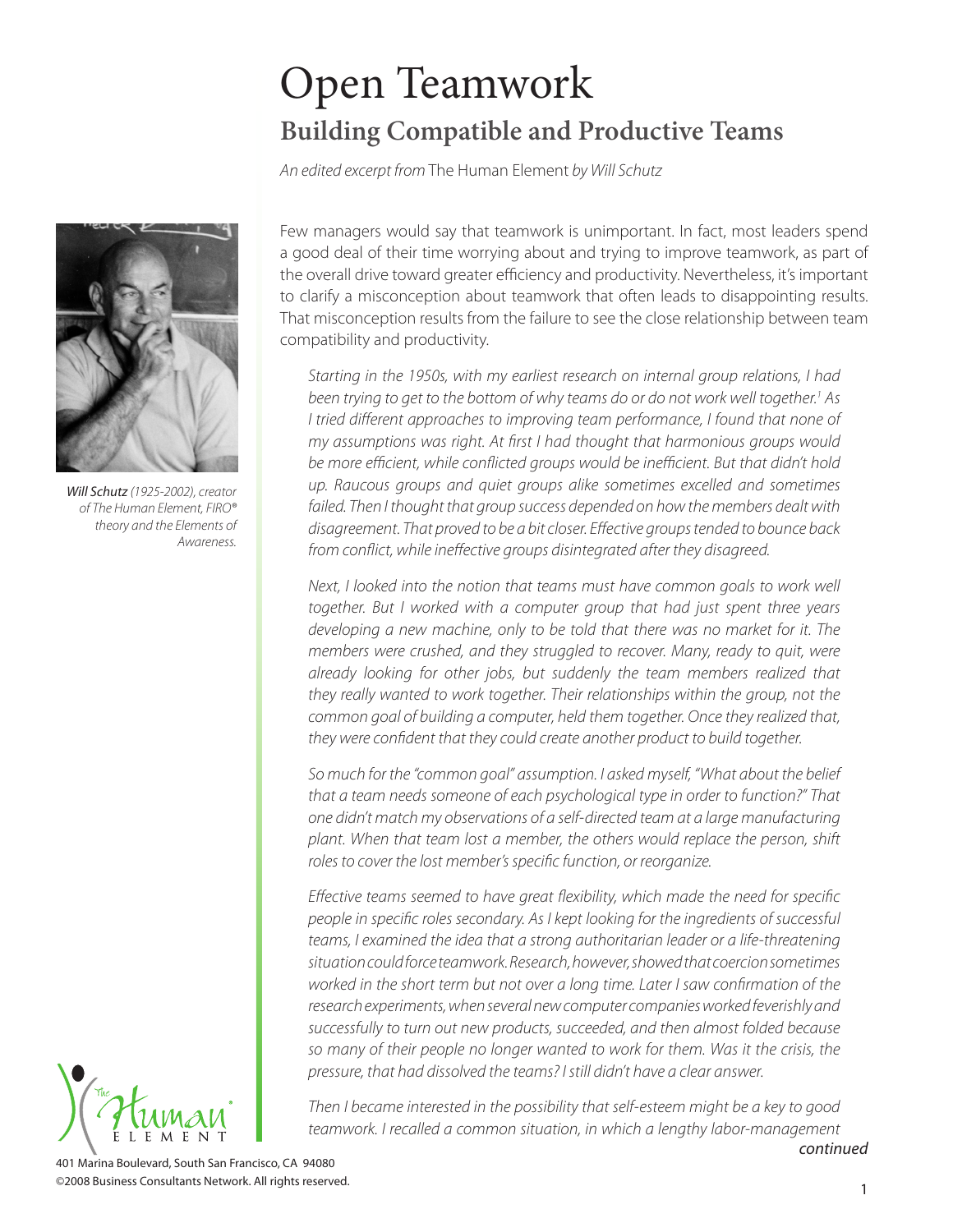# **Open Teamwork**

dispute is eventually settled on almost the same terms the two sides fought over in the beginning. I had already seen how rigidity leads to defensive, unproductive individual behavior. Connecting that work to my thinking about teamwork suggested that good teamwork occurred when team members (1) were open enough to one another and to themselves to recognize when they were personally threatened and (2) were willing to acknowledge those feelings to the whole team. Team members who feel threatened but who are not aware of it become rigid and that stops teamwork.

In other words, teams do not fail because they disagree, or because they do not have common goals, or because their members' approaches to solving problems differ, or because they do not include certain personality types. They don't work because one or more people are rigid, and a person is rigid because his or her self-concept is threatened.

What a wonderful irony. If we want to improve team performance, we must work on individuals.

Most real interpersonal struggles—peace negotiations, labor issues, divorces—have to do mainly with feelings, fears, insecurities, and rigidities, not primarily with the logic of a situation. Understanding the connection between compatibility and productivity is crucial to understanding the vital role of good teamwork. 3

Compatibility—the ability of people to work well together—is positively related to productivity. A common organizational myth is that there is no time to deal with personal relationships; there are deadlines, bottom lines, and payrolls to meet, and they take priority. But ignoring teamwork problems in favor of "practical" matters is the expression of a massive organizational self-deception. It is more true to say that an organization cannot afford not to take the time to deal with relations between people; otherwise, those relations inevitably affect productivity, often in a devastating way.

When interpersonal problems exist but are not dealt with, the organization's productivity inevitably diminishes; how much depends on the task. Some tasks require cooperation in order to be done well. Other jobs can be done by one person just as well as (and sometimes better than) by a group. Many jobs can be organized either to require cooperation or to be accomplished independently. The effect of compatibility on productivity is greatest for tasks in which cooperation is necessary to the achievement of results. Experiments<sup>4</sup> have demonstrated that compatible groups perform even better under time pressure than they do without pressure, while incompatible groups become less effective.

### **Compatibility**

Lack of rigidity is basic to good teamwork, but my ability to work with others depends to a large extent on our compatibility and complementarity—that is, on the ability of our personalities or styles to enhance each other, supply each other's missing traits, and support each other. The phrases "birds of a feather flock together" and "opposites attract," apparently contradictory, can thus be reconciled. The "birds of a feather"maxim is related to atmosphere compatibility—that is, the climate, ground rules, or stage setting within

**Understanding the connection between compatibility and productivity is crucial to understanding the vital role of good teamwork.**

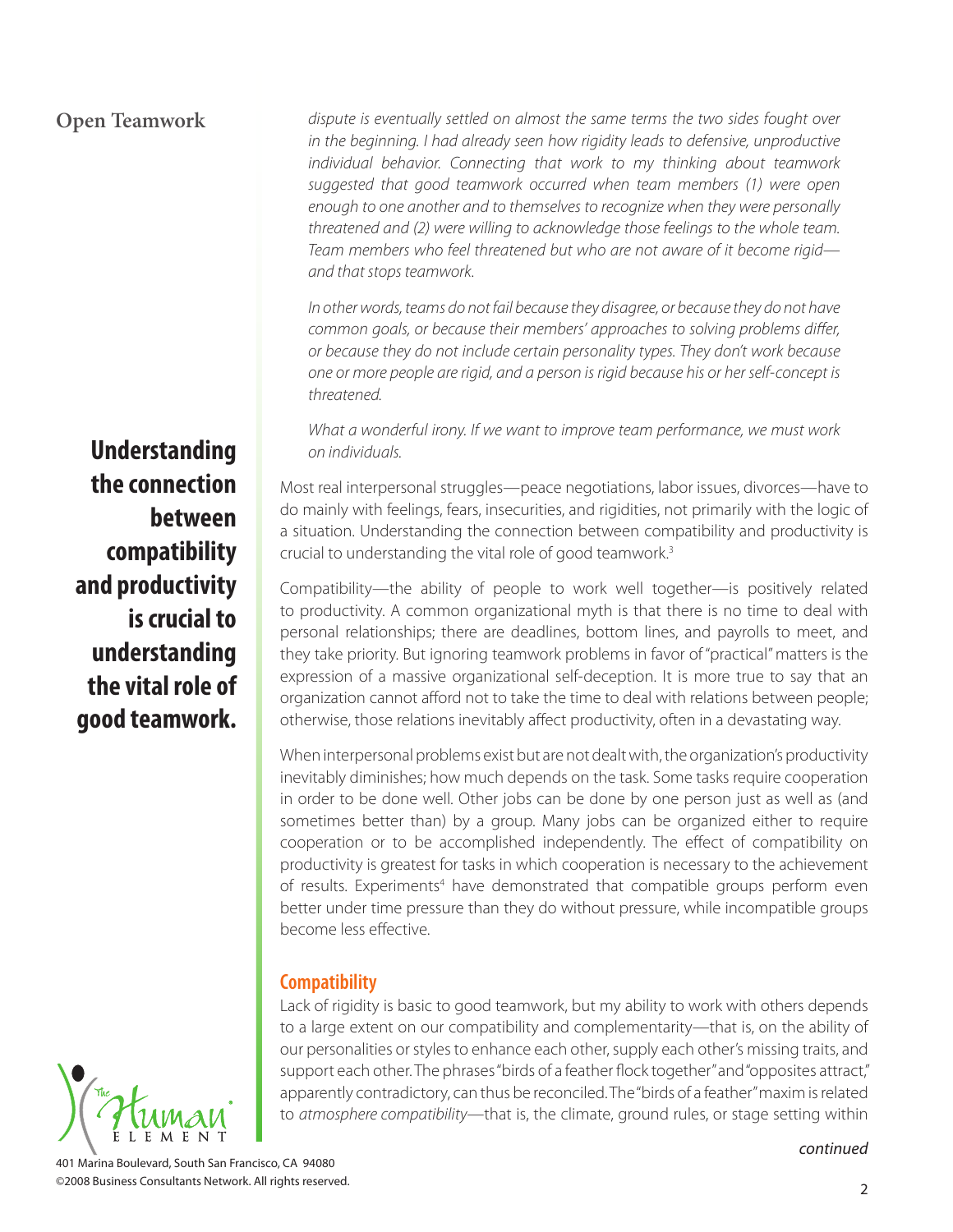# **Open Teamwork**

which we interact. The "opposites attract" maxim has to do with role compatibility—that is, the parts we wish to play.

# **Atmosphere Compatibility**

In an organization, I may prefer different types of atmospheres that can be located along the dimensions of inclusion, control, and openness. The term atmosphere refers to the working environment and approaches to decision making. The atmosphere is composed of shared behavior, beliefs, values, and settings and may incorporate different levels and types of inclusion, control, and openness. No one type of atmosphere is necessarily good or bad. Each type has advantages and disadvantages, which depend on the organization, the people, and the tasks. Brainstorming is usually best in a highinclusion, low-control atmosphere. Getting work done in a short time is more efficient in a high-control, low-openness (that is, structured and businesslike) atmosphere, where everything is planned and well organized.

Incompatibility in inclusion occurs when some of us like a high-inclusion atmosphere while others prefer a low-inclusion atmosphere. I may want to get together and interact with you, while you want to be left alone.

Control preferences can likewise affect compatibility within teams. Incompatibility can arise when some members want a clear power structure, with everything planned out ahead of time, and others want an egalitarian structure, with everyone participating in decisions.

Openness in atmosphere has to do with preferences about the expression of feelings. Incompatibility arises when you want an emotionally open atmosphere and I want to stick to business. The issue is not so much our disagreement itself as our lack of agreement over how to resolve our differences. Our difficulty persists when you or I hold rigidly to our position.

## **Role Compatibility**

Role compatibility involves the parts we play with respect to each other as we interact in the work atmosphere. There are two types of role incompatibility: you and I are confrontive (that is, we both want to initiate behavior, but neither of us wants to be the recipient); or we are apathetic (that is, we both want to be on the receiving end of behavior, but neither of us wants to initiate it).

Confrontive incompatibility is usually overt and obvious. It leads to open confrontation, power struggles, and turf wars. Apathetic incompatibility is covert and difficult to identify. Its most noticeable symptom is that nothing happens when it should. Nobody does anything, because someone else is supposed to do it. Role incompatibility can likewise be explained in terms of the dimensions of inclusion, control, and openness.

Where inclusion is concerned, compatibility means that I like to initiate being together to the same degree that you like to be asked to get together. Confrontive incompatibility arises when we both strongly want to initiate inclusion, but neither of us wants to be included; we both want to choose our own company. Apathetic incompatibility arises when we both want to be included, but we both hang back, waiting for an invitation, without offering one ourselves.

#### continued

**When interpersonal problems exist but are not dealt with, the organization's productivity inevitably diminishes.**

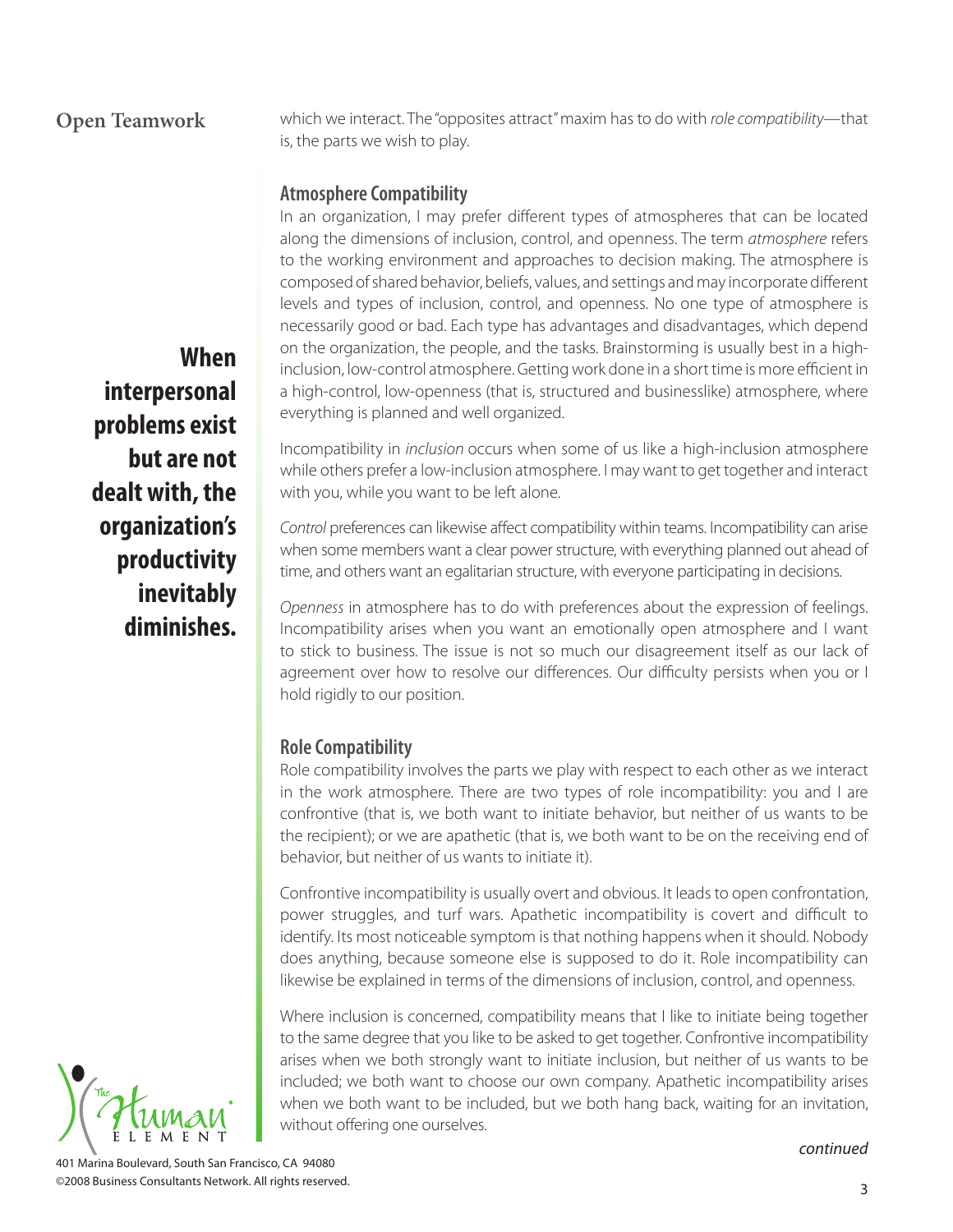#### Where control is concerned, role compatibility means that each of us likes to give orders to the same degree that the other likes to take them. Confrontive incompatibility arises when we both like to be in charge, and neither of us likes to take orders. Apathetic incompatibility arises when we are both submissive and want to be told what to do. **Open Teamwork**

In the openness dimension, role compatibility means that each of us likes to initiate openness to the same degree that the other likes to have it initiated. Confrontive incompatibility arises when we both want to initiate openness, but neither of us wants to have it initiated toward us. Apathetic incompatibility arises when we both want to have a more open relationship, but neither of us will risk initiating it.

If blocks to teamwork are due to individual rigidities and unresolved issues between people, how can these difficulties be overcome to create highly productive teams? Traditional approaches—coercion, compromise, and complementarity—try to solve the problems of teamwork through logic or power. But trying to solve them by deciding whose argument is more logical does not always yield the best solution.

**The Open Teamwork method relies on a new level of consciousness to break through**  conflicts and **stalemates.**

The Open Teamwork method relies on a new level of consciousness to break through conflicts and stalemates. If all parties to a disagreement become more self-aware, we have an entirely new basis for resolving our differences.

Openness as a model for teamwork is a radical notion. Typical organizations do not often reward openness and self-insight. They are more likely to foster such behavior as denial and "spin control," as well as a general strategy of my getting what I want from people without their knowing what I have done. To reveal a weakness, or to tell you directly how I feel about you, is a rare and often risky act.

Yet it does work, often magically. If I want to improve teamwork, I must know all the human factors blocking it and then remove them by getting them out in the open for the whole team to see and deal with. I can then enlist the abilities of the entire team to create a solution that incorporates all these factors, including satisfying the feelings that created them.

Open teamwork has proved to be the key that unlocks a great productivity surge. It has resulted in decreased time to market, greatly reduced time required for meetings, more efficient and satisfying working conditions resulting in higher motivation, greater unionmanagement cooperation, and increased profitability. For example, the "traditional packing start-up curve—the time between the concept and full production—is about 22 months .... The in-case fill start-up at Baltimore [using The Human Element approach] took about four months. This saved the company ... \$9 million compared to the average start-up." Or, as another client reported, "Union and plant leadership attended the [Human Element] workshop. Two weeks after the workshop the union and the company signed an unprecedented amendment to the current contract .... Both the union and plant leadership attribute the success of the negotiations ... to the workshop. Headquarters was prepared to shut down the plant if there was no signed agreement." 4